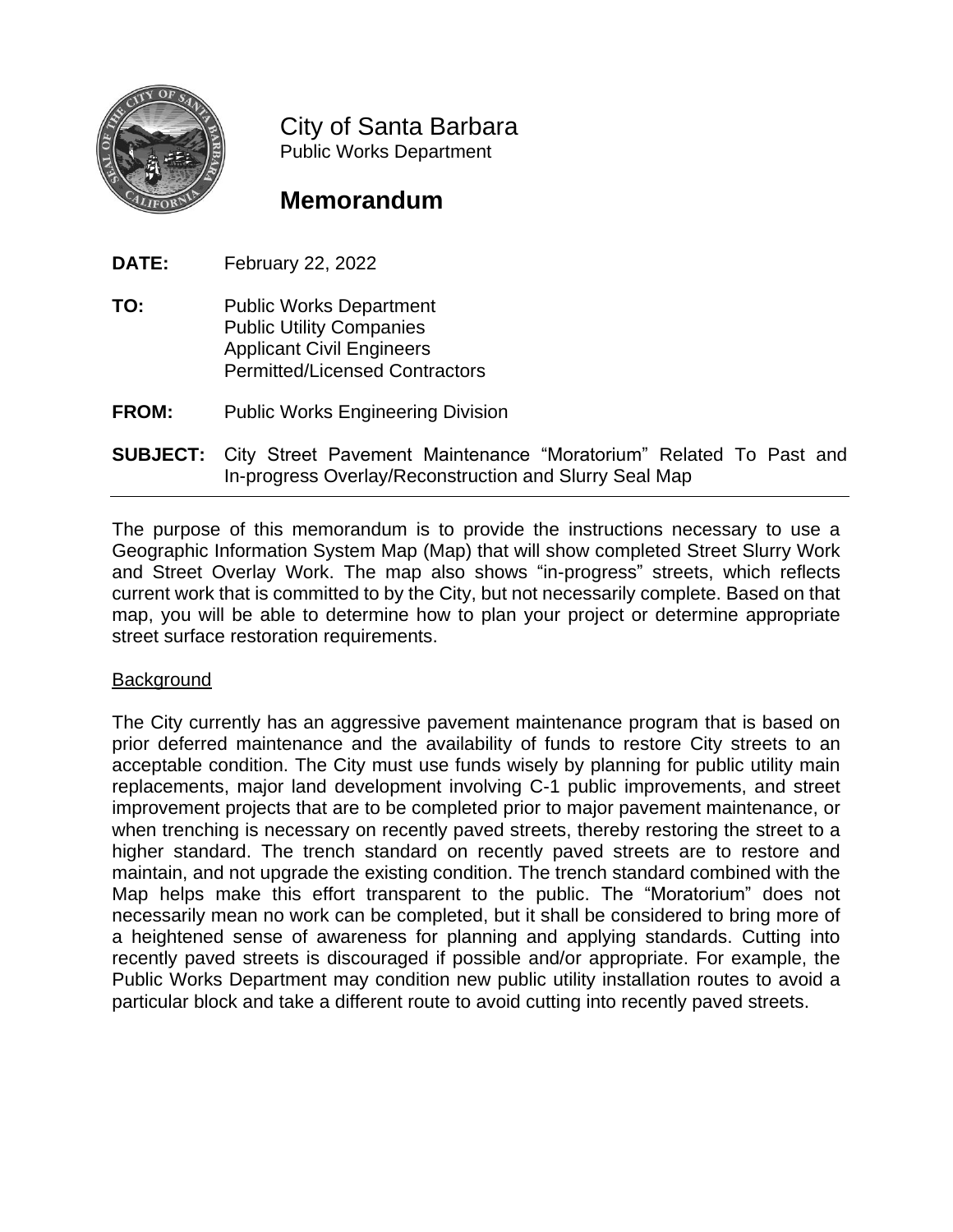The City Standard for newly paved or slurry sealed streets is found below (Detail U-01.1 of the City Standard Details) is shown below.

| <b>Asphalt Streets and Alleys</b>                                                             |                                                                                                                   |                                                                                                                                     |                                                                                                                                   |                                                                                                                                                  | must be T-cut 12" either side of the<br>trench, to include Parking Lane.                                                                                                                                         |  |
|-----------------------------------------------------------------------------------------------|-------------------------------------------------------------------------------------------------------------------|-------------------------------------------------------------------------------------------------------------------------------------|-----------------------------------------------------------------------------------------------------------------------------------|--------------------------------------------------------------------------------------------------------------------------------------------------|------------------------------------------------------------------------------------------------------------------------------------------------------------------------------------------------------------------|--|
|                                                                                               | <b>Trench Perpendicular</b><br>to the path of travel                                                              | Trench Parallel to the<br>path of travel*                                                                                           | Pothole or Other<br>Individual Cut                                                                                                | <b>Multiple Cuts</b>                                                                                                                             | ** Total distance of the transitions                                                                                                                                                                             |  |
| Arterial/<br>Collector<br>Street                                                              | T-cut trench 12" either<br>side of cut and overlav<br>with asphalt per<br>U-03.0 to U-03.2.                       | Cold plane 10'<br>centered on<br>trench/drive lane and<br>10' before and after<br>trench.** Overlay<br>with matching<br>asphalt.*** | T-cut 12" on all<br>sides of pothole<br>and overlay with<br>asphalt, per U-03.0<br>to U-03.2.                                     | Per the direction of the<br>Public works inspector.<br>E.g. excessive bore pits<br>may result in cold plane<br>10' requirement or<br>slurry seal | will be determined by the public<br>works inspector.<br>*** Overlay asphalt thickness shall<br>be a minimum of three times the<br>nominal aggregate size.<br>****Excavations required for the                    |  |
| Local<br>Street/Alley                                                                         | T-cut trench 12" either<br>side of cut and overlav<br>with asphalt per<br>U-03.0 to U-03.2.                       | Cold plane 5' centered<br>on trench and 5'<br>before and after<br>trench.** Overlay<br>with matching<br>asphalt.***                 | T-cut 12" on all sides<br>of pothole and<br>overlay with asphalt,<br>per U-03.0 to U-03.2                                         | Per the direction of<br>the public works<br>inspector.                                                                                           | Sewer Lateral Inspection Program<br>(SLIP) are exempt from the newly<br>paved/slurry sealed street<br>requirements but shall comply with<br>trench and pothole requirements for<br>respective street type.       |  |
| Newly Paved<br><b>Street or Alley</b><br>(within 4 years<br>of last<br>overlay)****           | Cold plane 10'<br>centered on trench 10'<br>before and after<br>trench.** Overlay with<br>matching asphalt.***    | Cold plane the full<br>lane width for all<br>impacted lanes with<br>end transitions.**<br>Overlay with<br>matching asphalt.***      | Cold plane the full<br>lane width for all<br>impacted lanes with<br>end transitions.**<br>Overlav with<br>matching<br>asphalt.*** | Per the direction of<br>the public works<br>inspector. E.g.<br>excessive bore pits<br>may result in cold<br>plane 10'<br>requirement             | Please note that this table is part of<br>the City of Santa Barbara, Public                                                                                                                                      |  |
| <b>New Slurry Sealed</b><br><b>Street or Alley</b><br>(within 2 years of<br>last slurry seal) | Crack and slurry seal a<br>minimum of 20 feet<br>bevond the limits of all<br>trenching or<br>construction damage. | Crack and slurry seal<br>the full lane width for<br>all impacted lanes or<br>as required for<br>restriping lines and<br>markings.   | Crack and slurry seal<br>the full lane width<br>for all impacted<br>lanes or as required<br>for restriping lines<br>and markings. | Crack and slurry seal the<br>full lane width for all<br>impacted lanes or as<br>required for restriping<br>lines and markings.                   | <b>Works Construction Standard Details.</b><br>The City may require additional<br>public right-of-way restoration as<br>part of a condition of approval<br>associated with a discretionary land<br>use approval. |  |
|                                                                                               | EXCAVATION WORK IN PUBLIC RIGHT-OF-WAY                                                                            |                                                                                                                                     |                                                                                                                                   |                                                                                                                                                  | REV. DATE: 09/19 DETAIL:<br>$U - 01.1$<br>APPROVED:                                                                                                                                                              |  |

## The Map

The Map is updated quarterly prior to the Utility Coordination meeting based upon data provided by Streets Engineering (annual pavement maintenance contract) and Streets Operation (ongoing pavement maintenance). The data is first entered during the planning of the repaving, but both the line work and dates are updated as "as-built". Once updated, the information is made immediately available at the following link: [https://santabarbara.maps.arcgis.com/apps/instant/minimalist/index.html?appid=1e7792](https://santabarbara.maps.arcgis.com/apps/instant/minimalist/index.html?appid=1e779244959a4bf884afee18a6ed5cfa) [44959a4bf884afee18a6ed5cfa](https://santabarbara.maps.arcgis.com/apps/instant/minimalist/index.html?appid=1e779244959a4bf884afee18a6ed5cfa) (use Google Chrome or another compatible web browser.)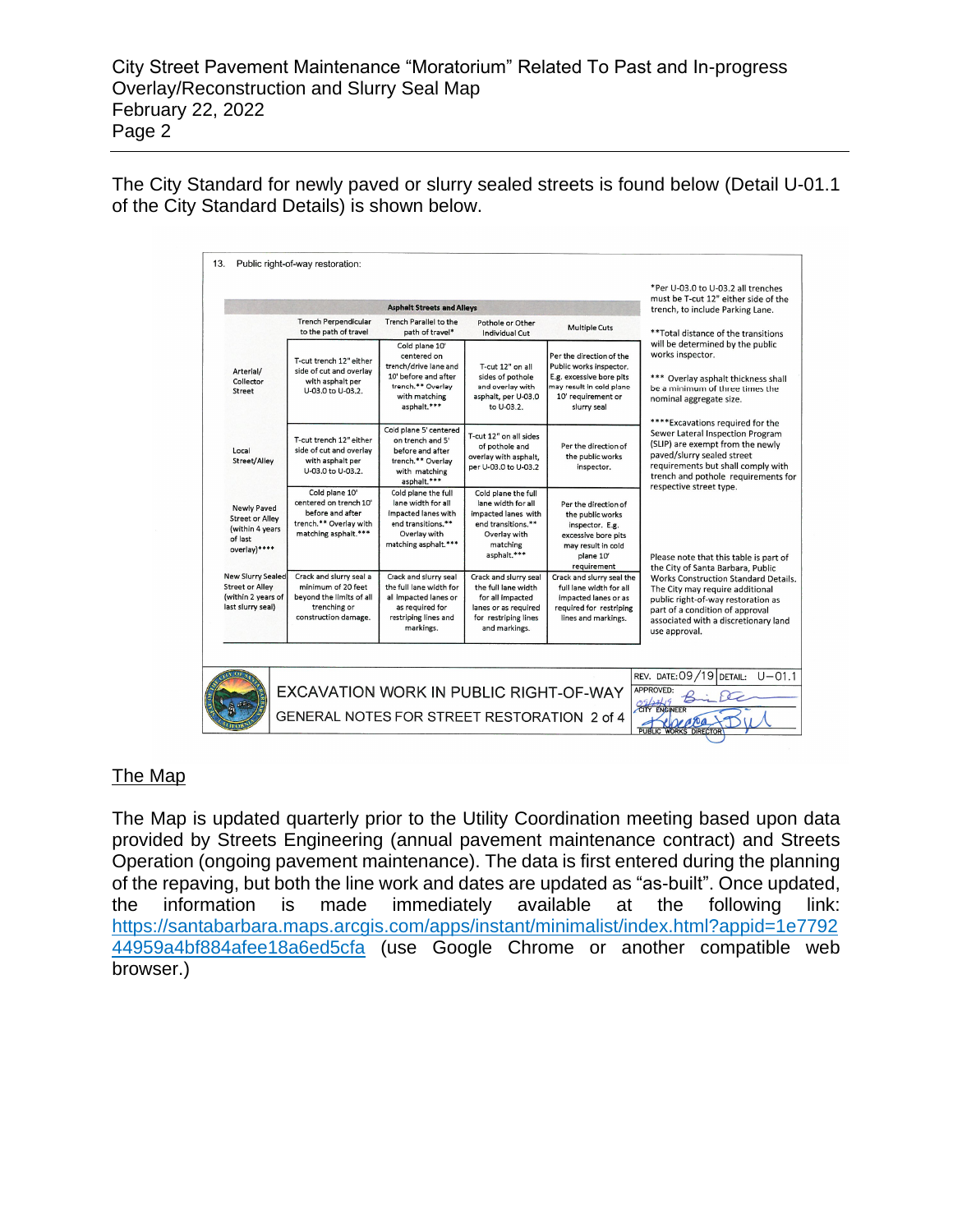The map shown below is an example of the dynamic Map capabilities (with the ability to click for more information):





Above is a zoomed-in portion of the map.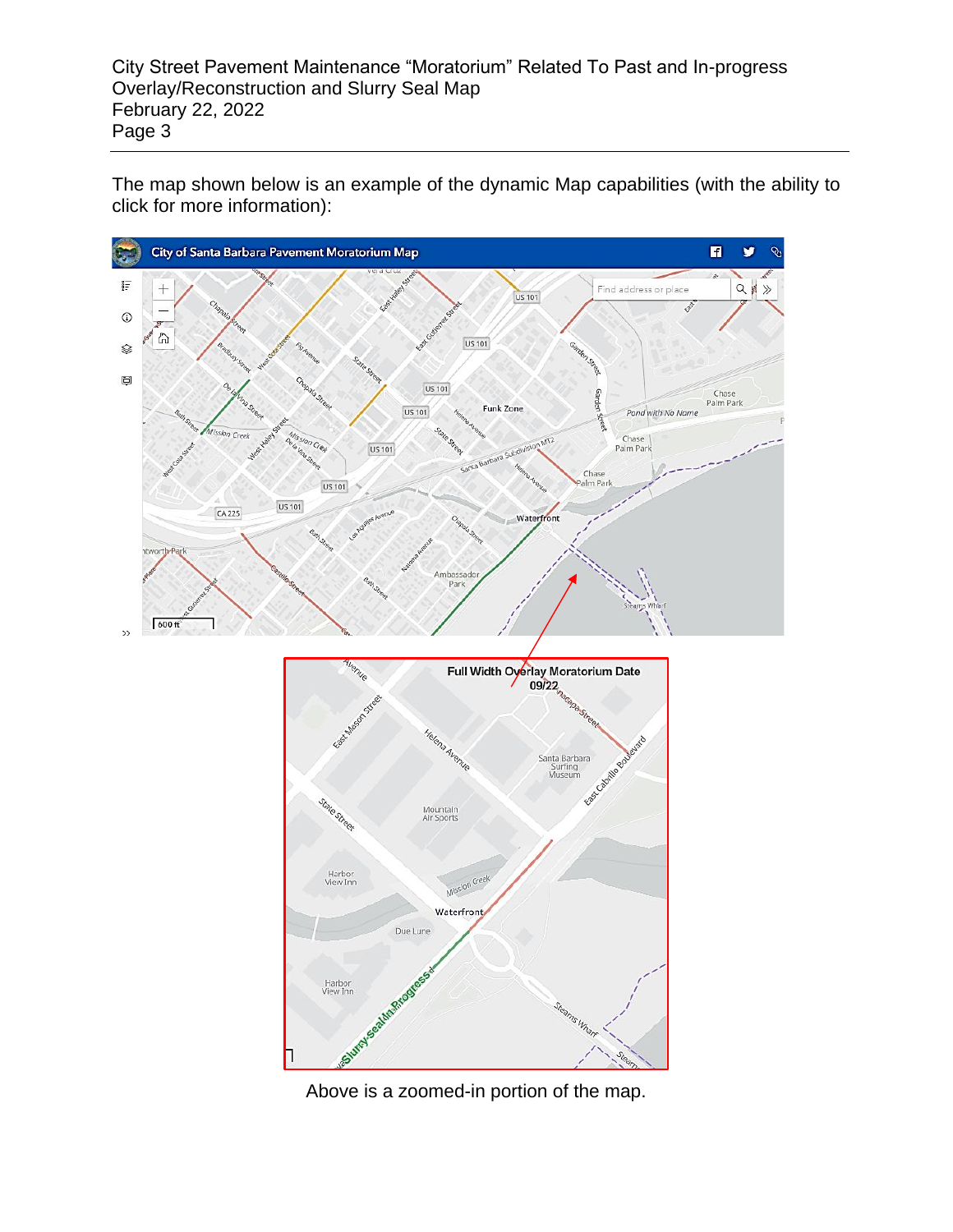Completed Slurry Work is shown in orange, and Overlay Work in red. Slurry Work is basically a light oil and sand mixture used to create a consistent surface and applied to prevent water infiltration. Overlay Work is where the street is ground down and overlaid with conventional asphalt concrete. The public enjoys both finished surfaces by the appearance and ride quality.

In-Progress Slurry and Overlay Work is shown in green. A separate map tool will soon be developed for "planned" pavement maintenance.

If you zoom into the block in question and click on the segment, a box will appear with the information about the pavement work. A date will appear in red that indicates the end month and year of the "Moratorium", which is based on the stop date from two years of the last slurry seal and four years of the last overlay.

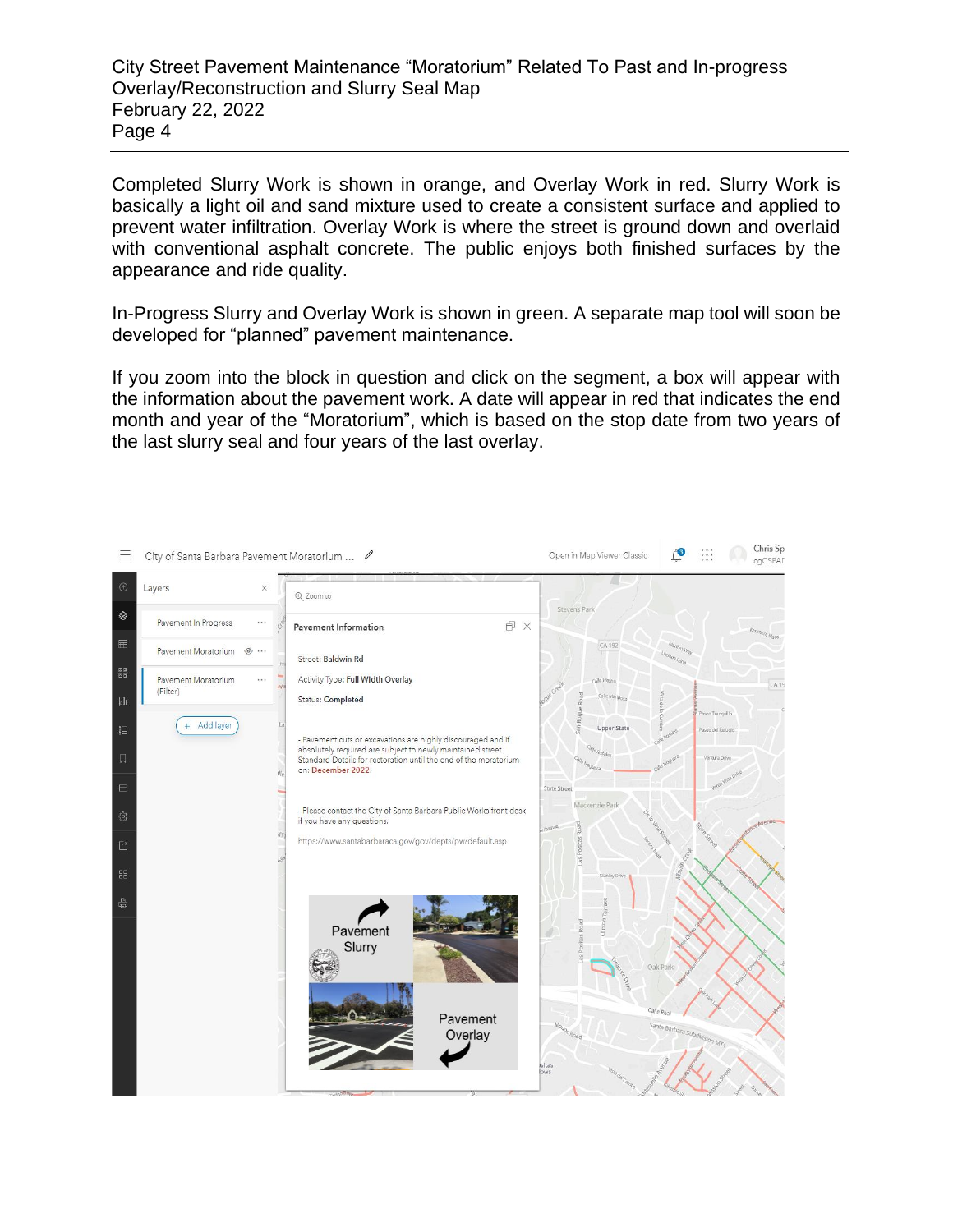You may toggle off the "In Progress" streets. To toggle on to pavement maintenance no longer under the "Moratorium", please toggle on the "No Filter" as shown below.



Use of the Map – Based on the Situation

## **Public Works Department**

Engineering and Operational Divisions/Asset Owners use the Map to plan utility main projects. Generally, the focus will be to wait until the end of the Moratorium period to cut into the streets. The Map may also be used to inform of future pavement maintenance decisions or how to scope pavement maintenance into other Street projects, such as a Bridge or a Transportation Project.

Land Development Engineers and Public Works Inspectors will use the Map when observing a recently paved street and need to condition a permittee to comply with those standards. On public utility main replacement projects and certain major land development projects involving public improvements, the Land Development Engineers may condition proper pavement maintenance early into the project during the planning and permitting phases. It is important to note that while Public Works permit staff will try to include this information in the permit's description, the City Standards govern trench acceptance by inspectors.

## **Public Utility Companies**

Public Utility Companies should refer to the Map when planning extensive utility main replacement programs (Southern California Gas Company), special projects (eg: